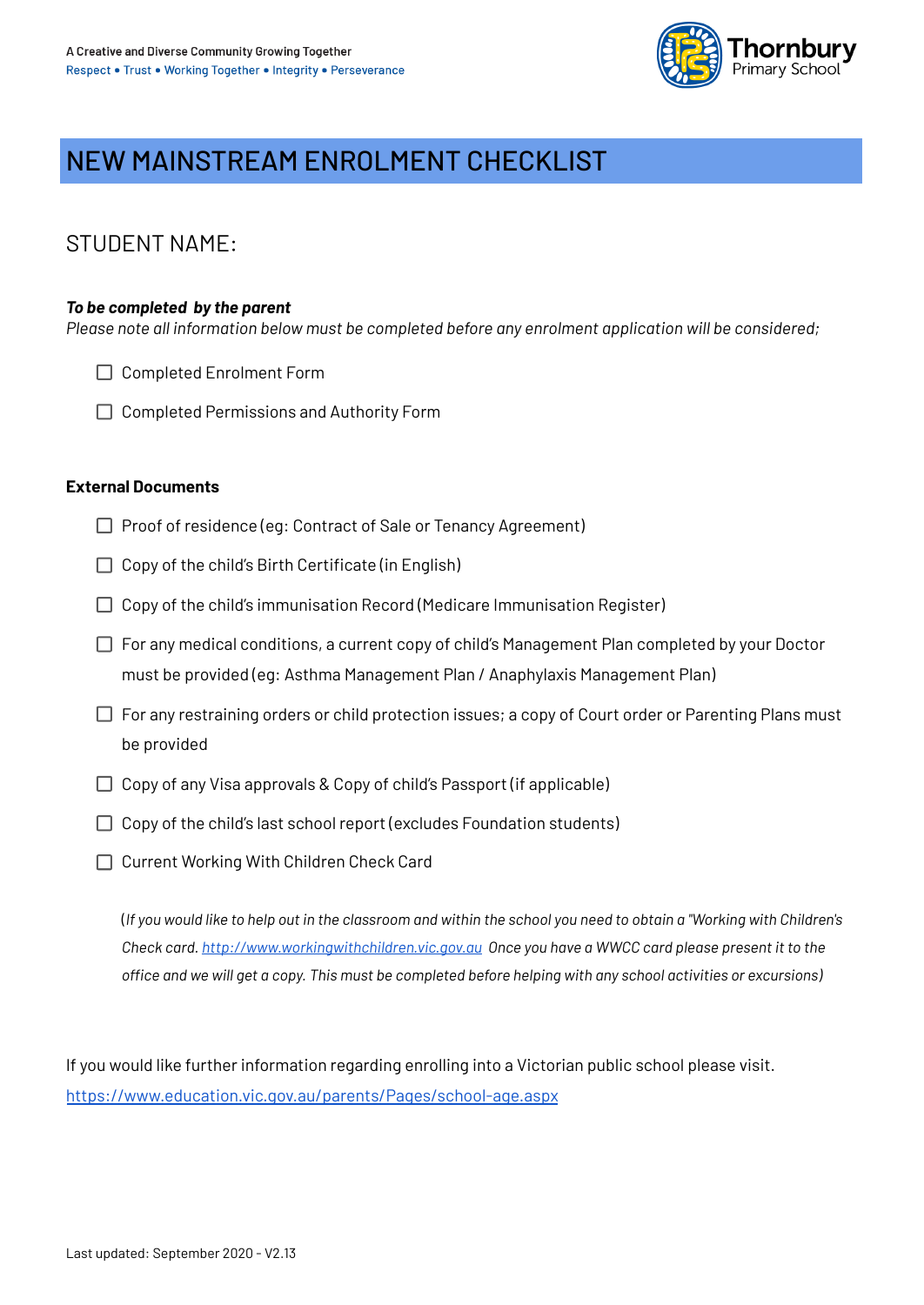

## PRIVACY NOTICE - FNROI MENT FORM

### PLEASE READ THIS NOTICE BEFORE COMPLETING THE ENROLMENT FORM

This confidential enrolment form asks for personal information about your child as well as family members and others that provide care for your child. The main purpose for collecting this information is so that Thornbury Primary School can register your child and allocate staff and resources to provide for their educational and support needs. All staff at Thornbury Primary School and the Department of Education & Training are required by law to protect the information provided by this enrolment form.

Health information is asked for so that staff at Thornbury Primary School can properly care for your child. This includes information about any medical condition or disability your child may have, medication your child may rely on while at school, any known allergies and contact details of your child's doctor. Thornbury Primary School depends on you to provide all relevant health information because withholding some health information may put your child's health at risk.

Thornbury Primary School requires information about all parents, guardians or carers so that we can take account of family arrangements. Family Court Orders setting out any access restrictions and parenting plans should be made available to Thornbury Primary School. Please tell us as soon as possible about any changes to these arrangements. Please do not hesitate to contact the Principal, Thornbury Primary School, if you would like to discuss, in strict confidence, any matters relating to family arrangements.

#### **EMERGENCY CONTACTS**

These are people that Thornbury PS may need to contact in an emergency. Please ensure that the people named are aware that they have been nominated as emergency contacts and agree to their details being provided to Thornbury PS.

#### **STUDENT BACKGROUND INFORMATION**

This includes information about a person's country of birth, aboriginality, language spoken at home and parent occupation. This information is collected so that Thornbury Primary School receives appropriate resource allocations for their students. It is also used by the Department to plan for future educational needs in Victoria. Some information is sent to Commonwealth government agencies for monitoring, planning and resource allocation. All of this information is kept strictly confidential and the Department will not otherwise disclose the information to others without your consent or as required by law.

#### **IMMUNISATION STATUS**

This assists Thornbury Primary School in managing health risks for children. This information may also be passed to the Department of Human Services to assess immunisation rates in Victoria. Information sent to the Department of Human Services is aggregate data so no individual is identified.

#### **VISA STATUS**

This information is required to enable Thornbury Primary School to process your child's enrolment.

#### **UPDATING YOUR CHILD'S RECORDS**

Please let Thornbury Primary School know if any information needs to be changed by sending updated information to the school office. During your child's time with Thornbury Primary School we will also send you copies of enrolment information held by us. Please use this opportunity to let us know of any changes.

#### ACCESS TO YOUR CHILD'S RECORD HELD BY SCHOOL

In most circumstances you can access your child's records. Please contact the Principal to arrange this. Sometimes access to certain information, such as information provided by someone else, may require a Freedom of Information request. We will advise you if this is required and tell you how you can do this.

If you have any concerns about the confidentiality of this information please contact the Principal. Thornbury Primary School can also provide you with more detailed information about privacy policies that govern the collection and use of information requested on this form. This form is available on request.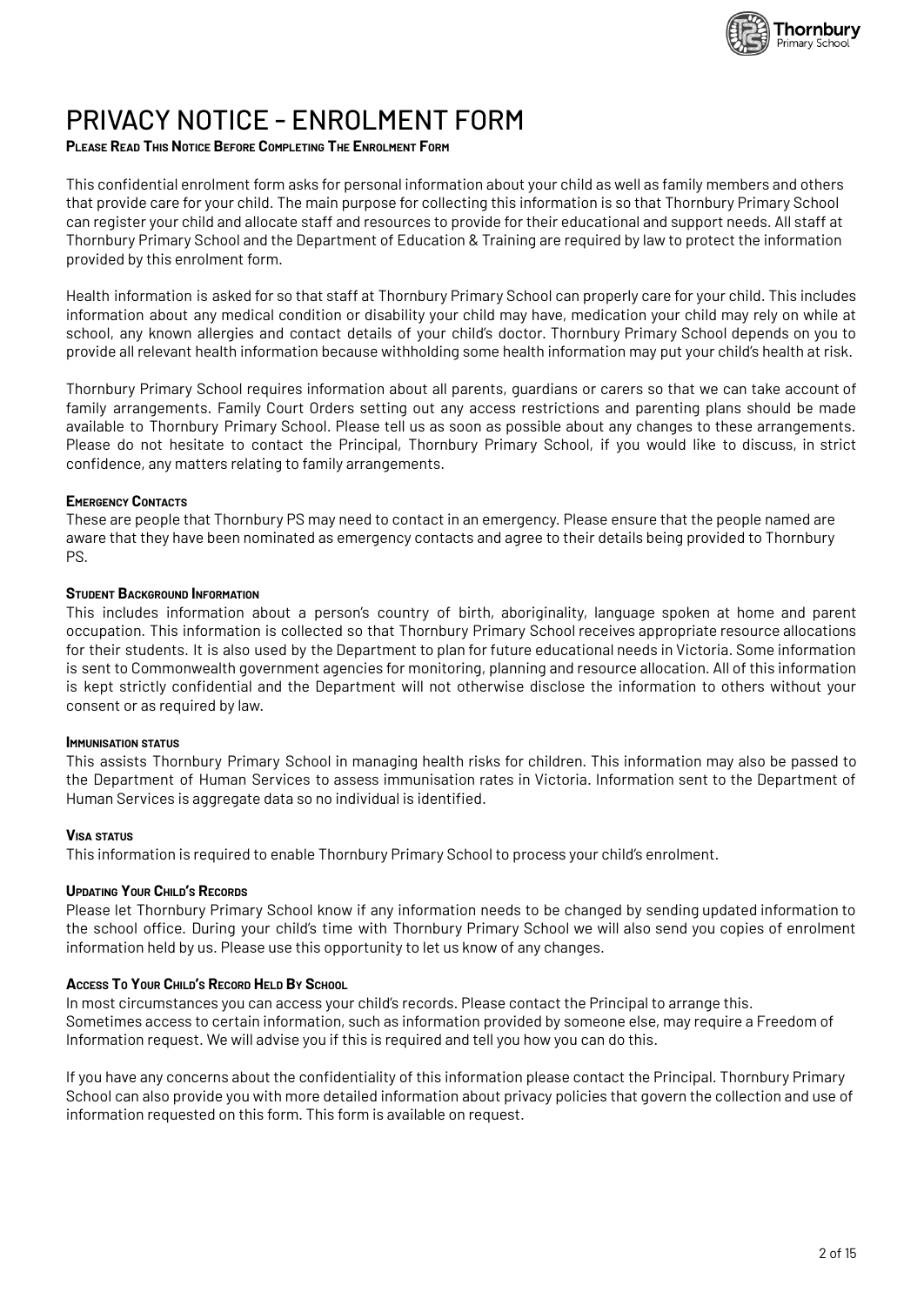

# THORBURY PRIMARY SCHOOL

**Computer Generated Student ID:** 

## **STUDENT DETAILS**

### **PERSONAL DETAILS OF STUDENT**

| Surname:                  |                                 |        | Title: (Miss, Ms, Mrs, Mx, Mr)     |                 |
|---------------------------|---------------------------------|--------|------------------------------------|-----------------|
| <b>First Given Name:</b>  |                                 |        |                                    |                 |
| <b>Second Given Name:</b> |                                 |        |                                    |                 |
|                           | Preferred Name (if applicable): |        |                                    |                 |
| <b>❖ Gender</b>           | $\Box$ Male $\Box$ Female       | $\Box$ |                                    | (fill in blank) |
|                           | <b>Student Mobile Number:</b>   |        | <b>Birth Date:</b><br>(dd-mm-yyyy) |                 |

### **PRIMARY FAMILY HOME ADDRESS:**

| No. & Street: or PO Box<br>details |                              |            |           |
|------------------------------------|------------------------------|------------|-----------|
| Suburb:                            |                              |            |           |
| State:                             | Postcode:                    |            |           |
| <b>Telephone Number:</b>           | <b>Silent Number: (tick)</b> | $\Box$ Yes | $\Box$ No |
| <b>Mobile Number:</b>              | <b>Fax Number:</b>           |            |           |

#### OFFICE USE ONLY

| Child's Name and Birth Date proof sighted (tick)                                                                                  |               |  | Yes<br>□<br>$\Box$ No |                | <b>Enrolment Date:</b> |                    |                    |        |  |
|-----------------------------------------------------------------------------------------------------------------------------------|---------------|--|-----------------------|----------------|------------------------|--------------------|--------------------|--------|--|
| Year<br>Level                                                                                                                     | Home<br>Group |  | Timetabling<br>Group  |                |                        | House              |                    | Campus |  |
| <b>Student Email Address:</b>                                                                                                     |               |  |                       |                |                        |                    |                    |        |  |
| <b>Immunisation Certificate received?</b> (tick)                                                                                  |               |  | ப                     | Complete       |                        | $\Box$ Not sighted |                    |        |  |
| Is there a Medical Alert for the student? (tick)                                                                                  |               |  | $\Box$ Yes            |                | $\Box$ No              |                    |                    |        |  |
| Does the student have a Disability ID Number? (tick)                                                                              |               |  |                       | $\Box$ No      |                        | $\Box$ Yes         | Disability ID No.: |        |  |
| Has a Transition Statement been provided (either by<br>the Early Childhood Educator or parents)? (tick)<br>For prep students only |               |  |                       | $\perp$<br>Yes |                        | $\Box$ No          | Pendina            |        |  |

## **FAMILY DETAILS**

List any other family members attending this school:

❖ This question is asked as a requirement of the Commonwealth Government. All schools across Australia are required to collect the same information.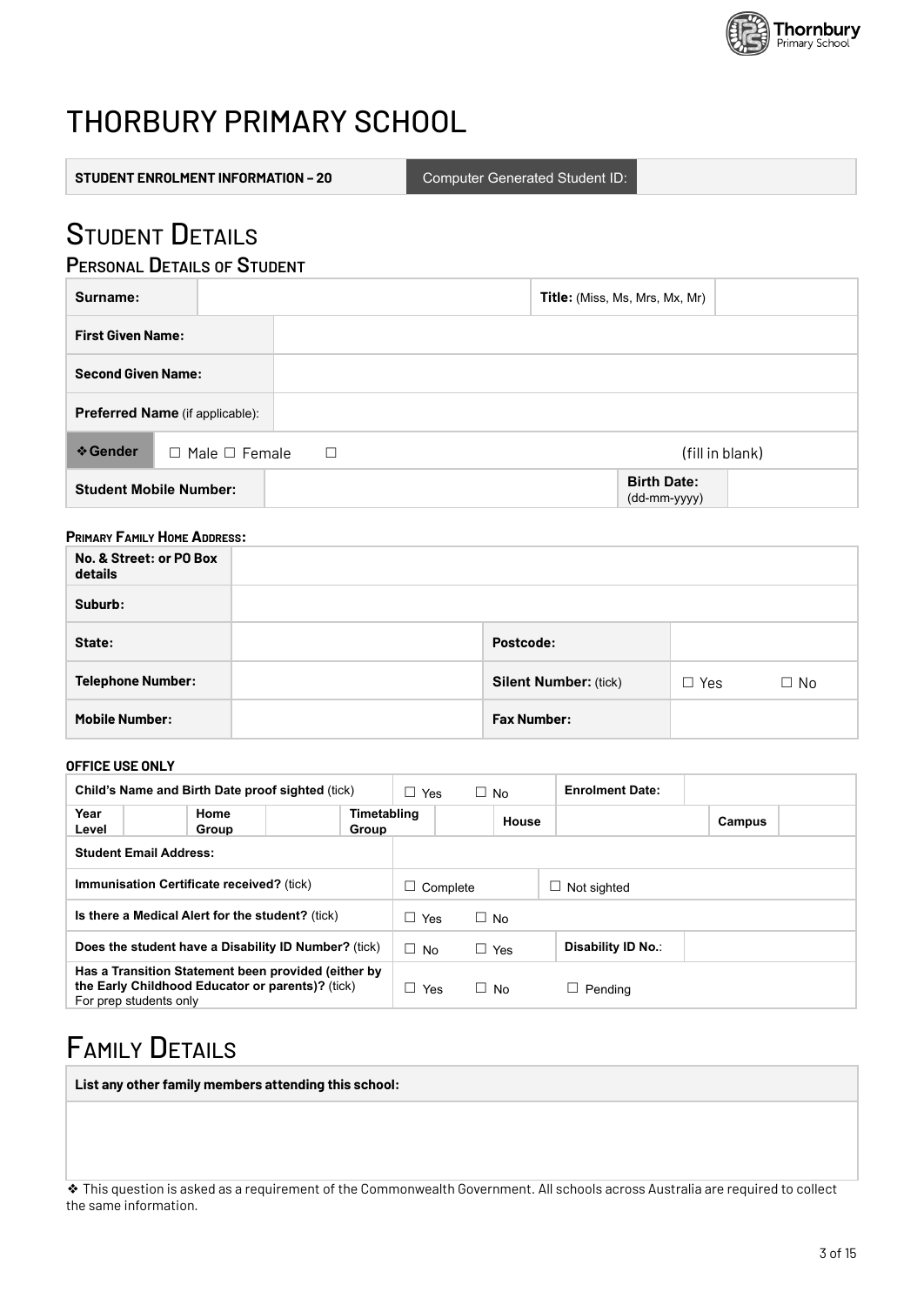

### **PRIMARY FAMILY DETAILS**

NOTE: The 'PRIMARY' Family is: "the family or parent the student mostly lives with". Additional and Alternative family forms are<br>available from the school if this is required. These additional forms are designed to cater f

#### **ADULT A DETAILS (PRIMARY CARER):**

### **ADULT B DETAILS:**

| Gender:                                                                                                                                                                                                                                                                                                                                                                                                                                       | $\Box$ Female $\Box$<br>□ Male                                                            | fill in blank                                                                                                                   | Gender:                                                                                                                                                                                                                                                                                                                                                                                                                                       | □ Male<br>$\Box$ Female $\Box$                           | fill in blank      |  |  |
|-----------------------------------------------------------------------------------------------------------------------------------------------------------------------------------------------------------------------------------------------------------------------------------------------------------------------------------------------------------------------------------------------------------------------------------------------|-------------------------------------------------------------------------------------------|---------------------------------------------------------------------------------------------------------------------------------|-----------------------------------------------------------------------------------------------------------------------------------------------------------------------------------------------------------------------------------------------------------------------------------------------------------------------------------------------------------------------------------------------------------------------------------------------|----------------------------------------------------------|--------------------|--|--|
| Title: (Ms, Mrs, Mr, Mx, Dr etc)                                                                                                                                                                                                                                                                                                                                                                                                              |                                                                                           |                                                                                                                                 | Title: (Ms, Mrs, Mr, Mx, Dr etc)                                                                                                                                                                                                                                                                                                                                                                                                              |                                                          |                    |  |  |
| Legal Surname:                                                                                                                                                                                                                                                                                                                                                                                                                                |                                                                                           |                                                                                                                                 | Legal Surname:                                                                                                                                                                                                                                                                                                                                                                                                                                |                                                          |                    |  |  |
| <b>Legal First Name:</b>                                                                                                                                                                                                                                                                                                                                                                                                                      |                                                                                           |                                                                                                                                 | <b>Legal First Name:</b>                                                                                                                                                                                                                                                                                                                                                                                                                      |                                                          |                    |  |  |
|                                                                                                                                                                                                                                                                                                                                                                                                                                               | What is Adult A's occupation?                                                             |                                                                                                                                 |                                                                                                                                                                                                                                                                                                                                                                                                                                               | What is Adult B's occupation?                            |                    |  |  |
|                                                                                                                                                                                                                                                                                                                                                                                                                                               | Who is Adult A's employer?                                                                |                                                                                                                                 |                                                                                                                                                                                                                                                                                                                                                                                                                                               | Who is Adult B's employer?                               |                    |  |  |
|                                                                                                                                                                                                                                                                                                                                                                                                                                               | In which country was Adult A born?                                                        |                                                                                                                                 |                                                                                                                                                                                                                                                                                                                                                                                                                                               | In which country was Adult B born?                       |                    |  |  |
| □ Australia                                                                                                                                                                                                                                                                                                                                                                                                                                   | $\Box$ Other (please specify):                                                            |                                                                                                                                 | □ Australia                                                                                                                                                                                                                                                                                                                                                                                                                                   | $\Box$ Other (please specify):                           |                    |  |  |
| * Does Adult A speak a language other than English<br>at home? (If more than one language is spoken at home,<br>indicate the one that is spoken most often.) (tick)<br>$\Box$ No, English only<br>$\Box$ No, English only                                                                                                                                                                                                                     |                                                                                           |                                                                                                                                 | ❖ Does Adult B speak a language other than English<br><b>at home?</b> (If more than one language is spoken at home,<br>indicate the one that is spoken most often.) (tick)                                                                                                                                                                                                                                                                    |                                                          |                    |  |  |
| $\Box$ Yes (please specify):                                                                                                                                                                                                                                                                                                                                                                                                                  |                                                                                           |                                                                                                                                 | $\Box$ Yes (please specify):                                                                                                                                                                                                                                                                                                                                                                                                                  |                                                          |                    |  |  |
|                                                                                                                                                                                                                                                                                                                                                                                                                                               | Please indicate any additional<br>languages spoken by Adult A:                            |                                                                                                                                 | Please indicate any additional<br>languages spoken by Adult B:                                                                                                                                                                                                                                                                                                                                                                                |                                                          |                    |  |  |
|                                                                                                                                                                                                                                                                                                                                                                                                                                               | <b>Is an interpreter required?</b> (tick)                                                 | $\Box$ No<br>□ Yes                                                                                                              |                                                                                                                                                                                                                                                                                                                                                                                                                                               | <b>Is an interpreter required?</b> (tick)                | □ Yes<br>$\Box$ No |  |  |
|                                                                                                                                                                                                                                                                                                                                                                                                                                               | * What is the highest year of primary or secondary                                        | school Adult A has completed? (tick one) (For persons who<br>have never attended school, mark 'Year 9 or equivalent or below'.) | * What is the highest year of primary or secondary<br>school Adult B has completed? (tick one) (For persons who<br>have never attended school, mark 'Year 9 or equivalent or below'.)                                                                                                                                                                                                                                                         |                                                          |                    |  |  |
| $\Box$ Year 12 or equivalent                                                                                                                                                                                                                                                                                                                                                                                                                  |                                                                                           |                                                                                                                                 | □ Year 12 or equivalent                                                                                                                                                                                                                                                                                                                                                                                                                       |                                                          |                    |  |  |
| □ Year 11 or equivalent                                                                                                                                                                                                                                                                                                                                                                                                                       |                                                                                           |                                                                                                                                 | □ Year 11 or equivalent                                                                                                                                                                                                                                                                                                                                                                                                                       |                                                          |                    |  |  |
| □ Year 10 or equivalent                                                                                                                                                                                                                                                                                                                                                                                                                       |                                                                                           |                                                                                                                                 | □ Year 10 or equivalent                                                                                                                                                                                                                                                                                                                                                                                                                       |                                                          |                    |  |  |
|                                                                                                                                                                                                                                                                                                                                                                                                                                               | □ Year 9 or equivalent or below                                                           |                                                                                                                                 |                                                                                                                                                                                                                                                                                                                                                                                                                                               | □ Year 9 or equivalent or below                          |                    |  |  |
|                                                                                                                                                                                                                                                                                                                                                                                                                                               | * What is the level of the highest qualification the<br>Adult A has completed? (tick one) |                                                                                                                                 | * What is the level of the highest qualification the<br>Adult B has completed? (tick one)                                                                                                                                                                                                                                                                                                                                                     |                                                          |                    |  |  |
| $\Box$ Bachelor degree or above                                                                                                                                                                                                                                                                                                                                                                                                               |                                                                                           |                                                                                                                                 | $\Box$ Bachelor degree or above                                                                                                                                                                                                                                                                                                                                                                                                               |                                                          |                    |  |  |
|                                                                                                                                                                                                                                                                                                                                                                                                                                               | $\Box$ Advanced diploma / Diploma                                                         |                                                                                                                                 |                                                                                                                                                                                                                                                                                                                                                                                                                                               | □ Advanced diploma / Diploma                             |                    |  |  |
|                                                                                                                                                                                                                                                                                                                                                                                                                                               | □ Certificate I to IV (including trade certificate)                                       |                                                                                                                                 |                                                                                                                                                                                                                                                                                                                                                                                                                                               | $\Box$ Certificate I to IV (including trade certificate) |                    |  |  |
|                                                                                                                                                                                                                                                                                                                                                                                                                                               | $\Box$ No non-school qualification                                                        |                                                                                                                                 |                                                                                                                                                                                                                                                                                                                                                                                                                                               | □ No non-school qualification                            |                    |  |  |
| * What is the occupation group of Adult A? Please select<br>the appropriate parental occupation group from the attached list.<br>• If the person is not currently in paid work but has had a job in<br>the last 12 months, or has retired in the last 12 months, please<br>use their last occupation to select from the attached occupation<br>group list.<br>• If the person has not been in paid work for the last 12<br>months, enter 'N'. |                                                                                           |                                                                                                                                 | * What is the occupation group of Adult B? Please select<br>the appropriate parental occupation group from the attached list.<br>• If the person is not currently in paid work but has had a job in<br>the last 12 months, or has retired in the last 12 months, please<br>use their last occupation to select from the attached occupation<br>group list.<br>• If the person has not been in paid work for the last 12<br>months, enter 'N'. |                                                          |                    |  |  |

\* These questions are asked as a requirement of the Commonwealth Government. All schools across Australia are required to collect the same information. Click here to view occupation group codes.

| <b>Working With Children Check Number:</b> | <b>Working With Children Check Number:</b> |  |
|--------------------------------------------|--------------------------------------------|--|
| Expiry:                                    | Expiry:                                    |  |
| <b>Card Type:</b>                          | <b>Card Type:</b>                          |  |

| Main language spoken at home:                                                                                             |                | <b>Preferred language of notices:</b> |             |                |
|---------------------------------------------------------------------------------------------------------------------------|----------------|---------------------------------------|-------------|----------------|
| Are you interested in being involved in school group<br>participation activities? (eq. School Council, excursions) (tick) | $\Box$ Adult A | $\Box$ Adult B                        | $\Box$ Both | $\Box$ Neither |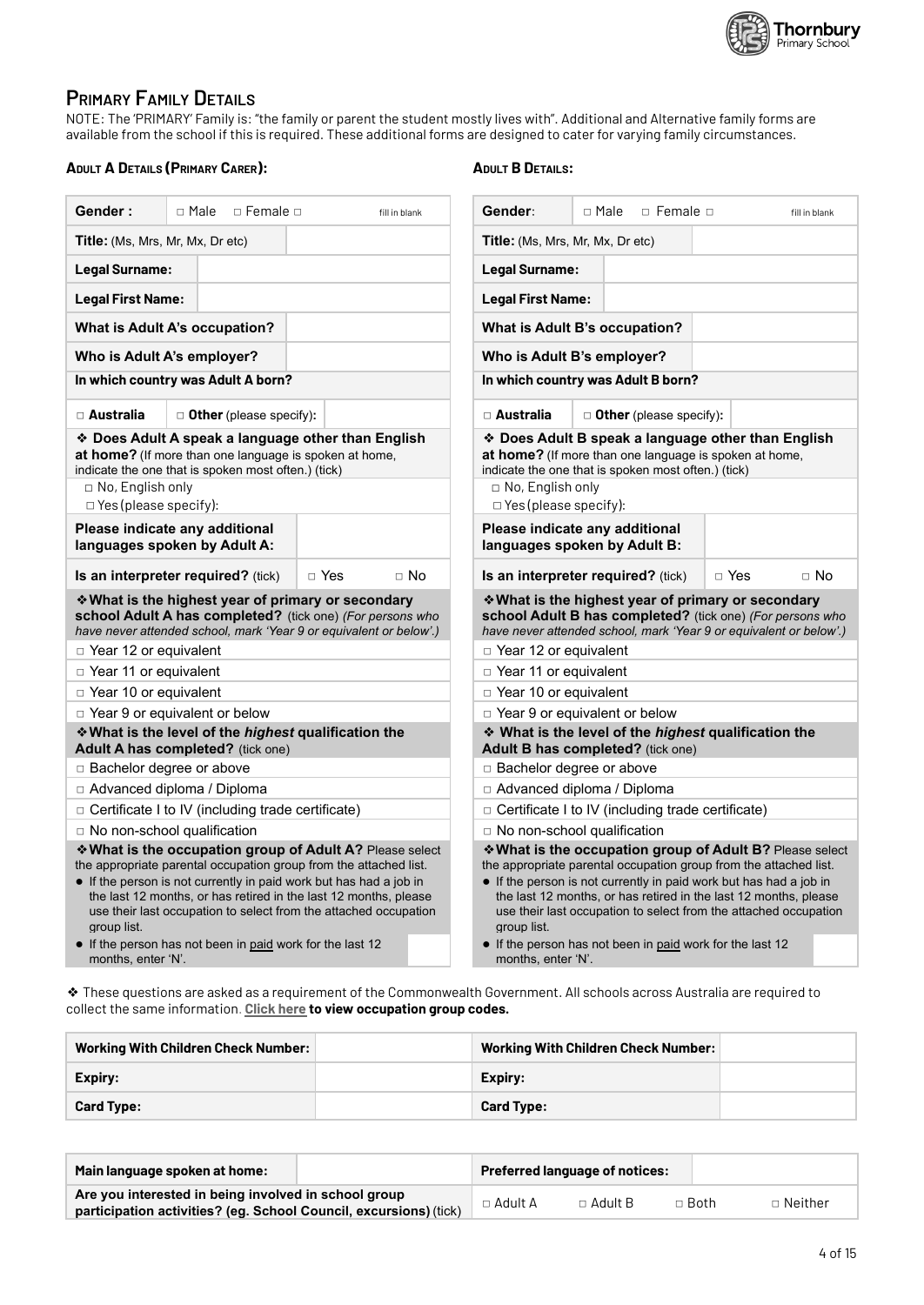

### **PRIMARY FAMILY CONTACT DETAILS**

### **ADULT A CONTACT DETAILS:**

| <b>Business Hours:</b>                                   |         |             |
|----------------------------------------------------------|---------|-------------|
| Can we contact Adult A at work?<br>(tick)                | ⊓ Yes l | $\Box$ No   |
| Is Adult A usually home during<br>business hours? (tick) | ⊓ Yes   | $\sqcap$ No |
| <b>Work Telephone No:</b>                                |         |             |
| Other Work Contact<br>information:                       |         |             |

### **After Hours:**

| Is Adult A usually home AFTER<br>business hours? (tick) |                                                                                        |              |            | $\Box$ No<br>⊓ Yes l                                              |  |  |
|---------------------------------------------------------|----------------------------------------------------------------------------------------|--------------|------------|-------------------------------------------------------------------|--|--|
| <b>Home Telephone No:</b>                               |                                                                                        |              |            |                                                                   |  |  |
| <b>Other After Hours</b>                                | <b>Contact Information:</b>                                                            |              |            |                                                                   |  |  |
| <b>Mobile No:</b>                                       |                                                                                        |              |            |                                                                   |  |  |
| <b>SMS Notifications:</b>                               |                                                                                        |              | ⊓ Yes      | $\Box$ No                                                         |  |  |
|                                                         | <b>Adult A's preferred method of contact: (tick one)</b><br>cannot be sent via phone.) |              |            | (If Phone is selected, Email shall be used for communication that |  |  |
| $\sqcap$ Mail                                           | $\sqcap$ Fmail                                                                         | $\Box$ Phone |            | $\Box$ Facsimile                                                  |  |  |
|                                                         | <b>Email address:</b>                                                                  |              |            |                                                                   |  |  |
|                                                         | <b>Email Notifications:</b>                                                            |              | $\Box$ Yes | $\Box$ No                                                         |  |  |
|                                                         | <b>Fax Number:</b>                                                                     |              |            |                                                                   |  |  |

#### **ADULT B CONTACT DETAILS:** Rusiness Hours:

| <b>Can we contact Adult B at work?</b><br>(tick)         | ⊓ Yes | $\Box$ No |
|----------------------------------------------------------|-------|-----------|
| Is Adult B usually home during<br>business hours? (tick) | ⊓ Yes | $\Box$ No |
| <b>Work Telephone No:</b>                                |       |           |
| <b>Other Work Contact</b><br>information:                |       |           |

### **After Hours:**

| <b>Is Adult B usually home AFTER</b><br>business hours? (tick) |                                                                                                                                                             |              | ⊓ Yes            | $\Box$ No |           |  |  |
|----------------------------------------------------------------|-------------------------------------------------------------------------------------------------------------------------------------------------------------|--------------|------------------|-----------|-----------|--|--|
| <b>Home Telephone No:</b>                                      |                                                                                                                                                             |              |                  |           |           |  |  |
| Other After Hours<br><b>Contact Information:</b>               |                                                                                                                                                             |              |                  |           |           |  |  |
| <b>Mobile No:</b>                                              |                                                                                                                                                             |              |                  |           |           |  |  |
| <b>SMS Notifications:</b>                                      |                                                                                                                                                             |              | $\Box$ Yes       |           | $\Box$ No |  |  |
|                                                                | <b>Adult B's preferred method of contact: (tick one)</b><br>(If Phone is selected, Email shall be used for communication that<br>cannot be sent via phone.) |              |                  |           |           |  |  |
| $\sqcap$ Mail                                                  | $\sqcap$ Fmail                                                                                                                                              | $\Box$ Phone | $\Box$ Eacsimile |           |           |  |  |
|                                                                | <b>Email address:</b>                                                                                                                                       |              |                  |           |           |  |  |
| <b>Email Notifications:</b>                                    |                                                                                                                                                             | $\Box$ Yes   |                  |           | ⊓ No      |  |  |
| <b>Fax Number:</b>                                             |                                                                                                                                                             |              |                  |           |           |  |  |

### **PRIMARY FAMILY MAILING ADDRESS:**

Write "As Above" if the same as Family Home Address

| No. & Street or PO Box |           |  |
|------------------------|-----------|--|
| Suburb:                |           |  |
| State:                 | Postcode: |  |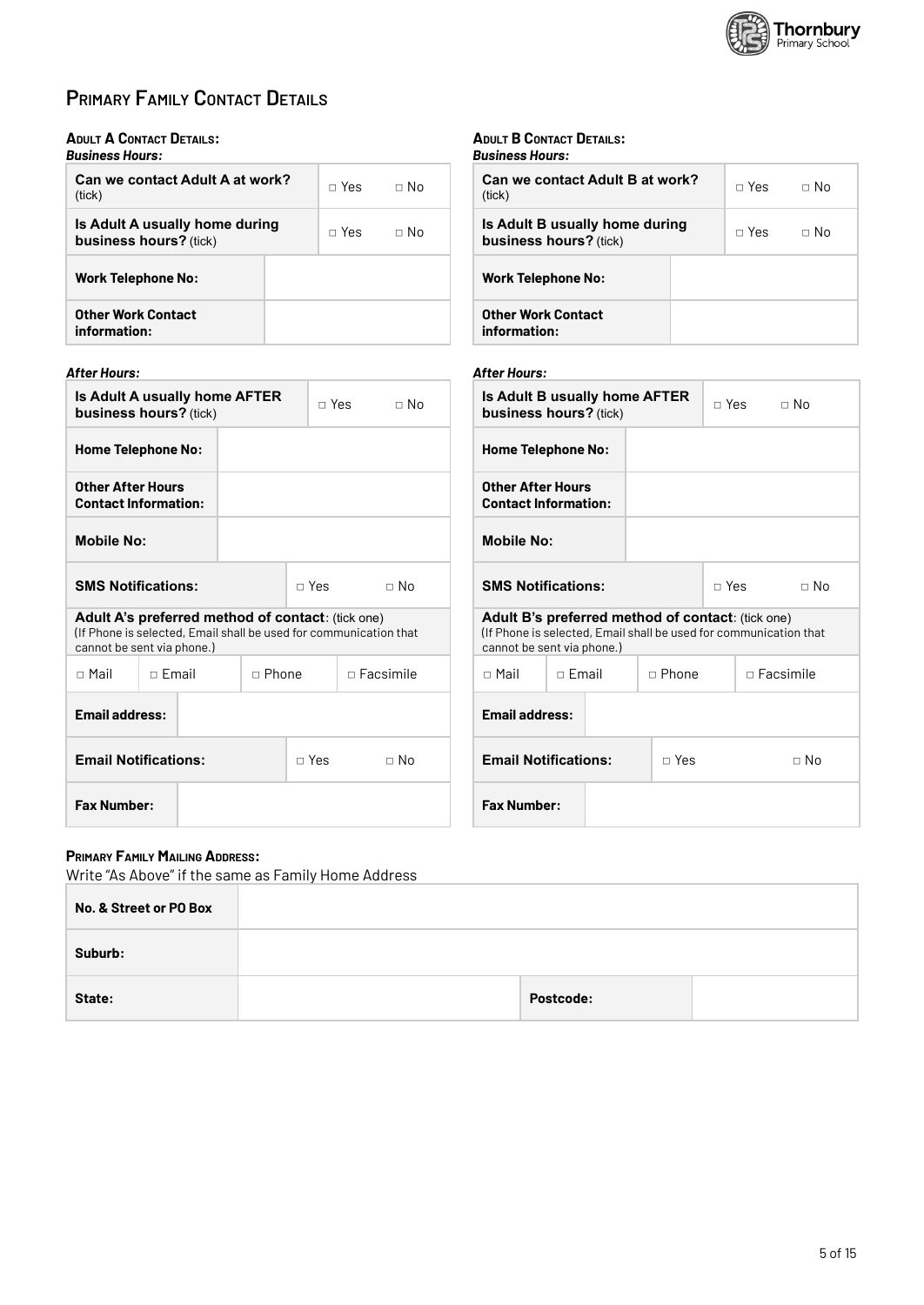

### **PRIMARY FAMILY DOCTOR DETAILS:**

| <b>Doctor's Name</b>                          | (tick)                  | <b>Individual or Group Practice:</b> | $\Box$ Individual<br>$\Box$ Group |
|-----------------------------------------------|-------------------------|--------------------------------------|-----------------------------------|
| No. & Street or PO Box No.:                   |                         |                                      |                                   |
| Suburb:                                       |                         |                                      |                                   |
| State:                                        |                         | Postcode:                            |                                   |
| <b>Telephone Number</b>                       |                         | <b>Fax Number</b>                    |                                   |
| <b>Current Ambulance Subscription: (tick)</b> | $\Box$ No<br>$\Box$ Yes | <b>Medicare Number:</b>              |                                   |

### **PRIMARY FAMILY EMERGENCY CONTACTS:**

|                | <b>Name</b> | Relationship                           | <b>Telephone Contact</b> | Language Spoken        |
|----------------|-------------|----------------------------------------|--------------------------|------------------------|
|                |             | (Neighbour, Relative, Friend or Other) |                          | (If English Write "E") |
|                |             |                                        |                          |                        |
| $\overline{2}$ |             |                                        |                          |                        |
| 3              |             |                                        |                          |                        |
| 4              |             |                                        |                          |                        |

### PRIMARY FAMILY BILLING ADDRESS:

Write "As Above" if the same as Family Home Address

| No. & Street or PO Box |                                                             |           |  |
|------------------------|-------------------------------------------------------------|-----------|--|
| Suburb:                |                                                             |           |  |
| State:                 |                                                             | Postcode: |  |
| <b>Billing Email</b>   | $\Box$ Adult A $\Box$ Adult B $\Box$ Other (Please Specify) |           |  |

### OTHER PRIMARY FAMILY DETAILS

| <b>Relationship of Adult A to Student: (tick one)</b> | □ Parent        | □ Step-Parent      | □ Adoptive Parent |
|-------------------------------------------------------|-----------------|--------------------|-------------------|
|                                                       | □ Foster Parent | $\Box$ Host Family | $\Box$ Relative   |
|                                                       | $\sqcap$ Friend | $\sqcap$ Self      | □ Other           |
| <b>Relationship of Adult B to Student: (tick one)</b> | □ Parent        | □ Step-Parent      | □ Adoptive Parent |
|                                                       | □ Foster Parent | □ Host Family      | □ Relative        |
|                                                       | $\Box$ Friend   | $\Box$ Self        | □ Other           |

| The student lives with the Primary Family: (tick one) |          |            |                                  |                    |                |  |  |  |
|-------------------------------------------------------|----------|------------|----------------------------------|--------------------|----------------|--|--|--|
| □ Always                                              | □ Mostly | □ Balanced | $\Box$ Occasionally              | $\Box$ Never       |                |  |  |  |
|                                                       |          |            |                                  |                    |                |  |  |  |
| Send Correspondence addressed to: (tick one)          |          |            | $\Box$ Adult A<br>$\Box$ Adult B | $\Box$ Both Adults | $\Box$ Neither |  |  |  |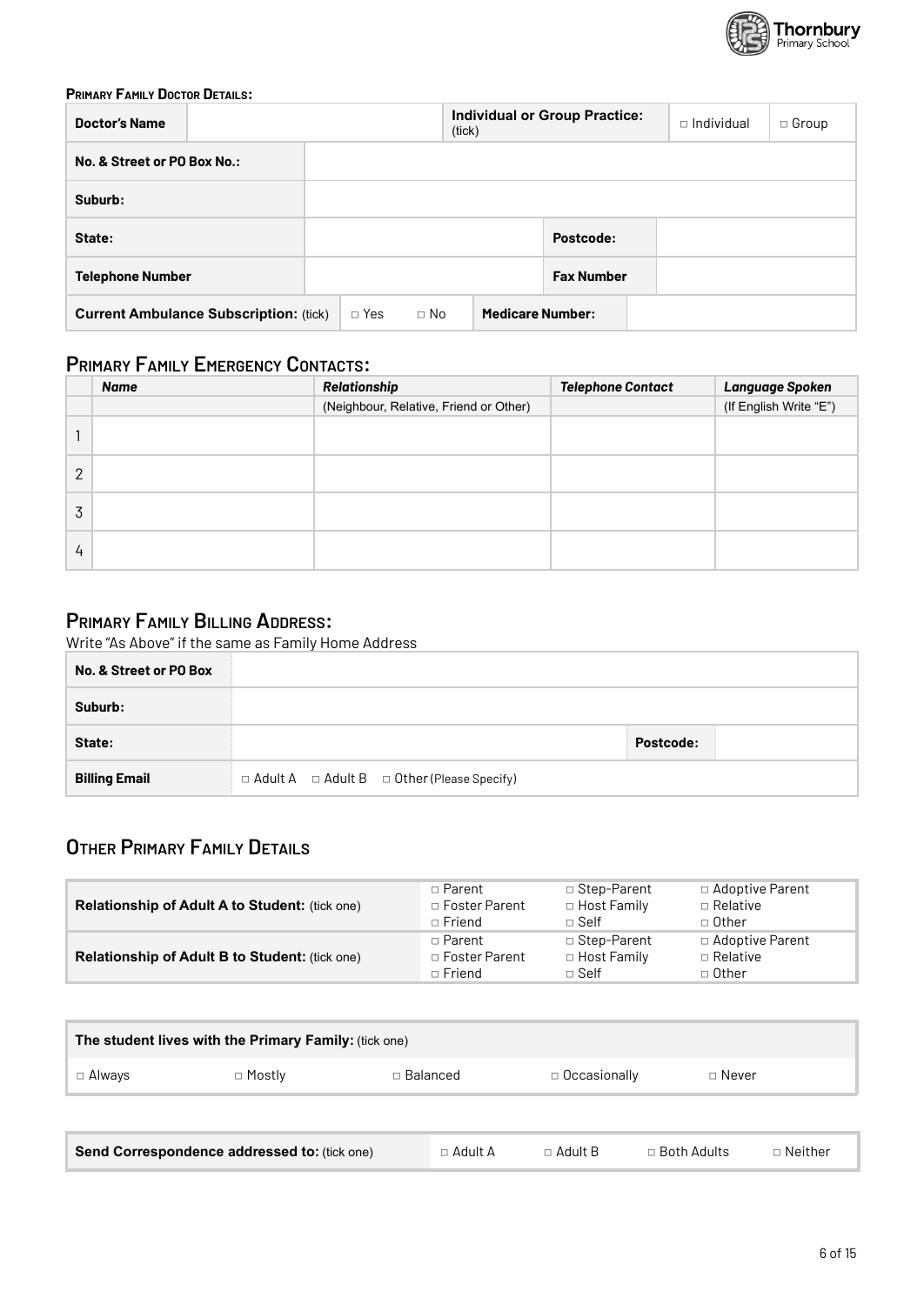

### **DEMOGRAPHIC DETAILS OF STUDENT**

| * In which country was the student born?                                                                                                                            |              |                                |       |                                                                                                                                                                                                                                                                                                                                                                                                    |  |  |  |
|---------------------------------------------------------------------------------------------------------------------------------------------------------------------|--------------|--------------------------------|-------|----------------------------------------------------------------------------------------------------------------------------------------------------------------------------------------------------------------------------------------------------------------------------------------------------------------------------------------------------------------------------------------------------|--|--|--|
| $\square$ Australia                                                                                                                                                 |              | $\Box$ Other (please specify): |       |                                                                                                                                                                                                                                                                                                                                                                                                    |  |  |  |
| Date of arrival in Australia OR Date of return to Australia: (dd-mm-yyyy)                                                                                           |              |                                |       |                                                                                                                                                                                                                                                                                                                                                                                                    |  |  |  |
| What is the Residential Status of the student? (tick)                                                                                                               |              |                                |       | □ Permanent<br>□ Temporary                                                                                                                                                                                                                                                                                                                                                                         |  |  |  |
| <b>Basis of Australian Residency:</b>                                                                                                                               |              |                                |       |                                                                                                                                                                                                                                                                                                                                                                                                    |  |  |  |
| □ Eligible for Australian Passport                                                                                                                                  |              |                                |       | □ Holds Australian Passport                                                                                                                                                                                                                                                                                                                                                                        |  |  |  |
| □ Holds Permanent Residency Visa                                                                                                                                    |              |                                |       |                                                                                                                                                                                                                                                                                                                                                                                                    |  |  |  |
| Visa Sub Class:                                                                                                                                                     |              |                                |       | Visa Expiry Date: (dd-mm-yyyy)                                                                                                                                                                                                                                                                                                                                                                     |  |  |  |
| Visa Statistical Code: (Required for some sub-classes)                                                                                                              |              |                                |       |                                                                                                                                                                                                                                                                                                                                                                                                    |  |  |  |
| <b>International Student ID:</b> (Not required for exchange students)                                                                                               |              |                                |       |                                                                                                                                                                                                                                                                                                                                                                                                    |  |  |  |
| * Does the student speak a language other than English at home? (tick)<br>(If more than one language is spoken at home, indicate the one that is spoken most often) |              |                                |       |                                                                                                                                                                                                                                                                                                                                                                                                    |  |  |  |
| $\Box$ No, English only                                                                                                                                             |              | $\Box$ Yes (please specify):   |       |                                                                                                                                                                                                                                                                                                                                                                                                    |  |  |  |
| $\Box$ Yes<br>$\Box$ No<br>Does the student speak English? (tick)                                                                                                   |              |                                |       |                                                                                                                                                                                                                                                                                                                                                                                                    |  |  |  |
| Is the student of Aboriginal or Torres Strait Islander origin? (tick one)                                                                                           |              |                                |       |                                                                                                                                                                                                                                                                                                                                                                                                    |  |  |  |
| $\Box$ No<br>□ Yes, Aboriginal                                                                                                                                      |              |                                |       |                                                                                                                                                                                                                                                                                                                                                                                                    |  |  |  |
| □ Yes, Torres Strait Islander                                                                                                                                       |              |                                |       | □ Yes, Both Aboriginal & Torres Strait Islander                                                                                                                                                                                                                                                                                                                                                    |  |  |  |
|                                                                                                                                                                     |              |                                |       |                                                                                                                                                                                                                                                                                                                                                                                                    |  |  |  |
|                                                                                                                                                                     |              |                                |       | Is the student a young carer (providing support/care for other family member/s)? (tick one)                                                                                                                                                                                                                                                                                                        |  |  |  |
| $\Box$ No                                                                                                                                                           |              |                                | □ Yes |                                                                                                                                                                                                                                                                                                                                                                                                    |  |  |  |
| What is the student's living arrangements? (tick one):                                                                                                              |              |                                |       |                                                                                                                                                                                                                                                                                                                                                                                                    |  |  |  |
| □ At home with TWO Parents/ Guardians                                                                                                                               |              |                                |       | □ State Arranged Out of Home Care # (See Note)                                                                                                                                                                                                                                                                                                                                                     |  |  |  |
| □ At home with ONE Parent/ Guardian                                                                                                                                 |              |                                |       | □ Homeless Youth                                                                                                                                                                                                                                                                                                                                                                                   |  |  |  |
| □ Independent                                                                                                                                                       |              |                                |       |                                                                                                                                                                                                                                                                                                                                                                                                    |  |  |  |
| placements) and living in residential care units with rostered care staff.                                                                                          |              |                                |       | # State Arranged Out of Home Care - Students who have been subject to protective intervention by the Department of Health and<br>Human Services and live in alternative care arrangements away from their parents. These DHHS-facilitated care arrangements<br>include living with relatives or friends (kith and kin), living with non-relative families (foster families or adolescent community |  |  |  |
|                                                                                                                                                                     |              |                                |       | Note: Special Schools - please go to section "Travel Details for Special Schools" to enter transport details.                                                                                                                                                                                                                                                                                      |  |  |  |
| Beginning of journey to school:                                                                                                                                     |              | <b>Map Type</b>                |       | Melway / VicRoads / Country Fire Authority / Other                                                                                                                                                                                                                                                                                                                                                 |  |  |  |
| <b>Map Number</b>                                                                                                                                                   |              | X Reference                    |       | <b>Y Reference</b>                                                                                                                                                                                                                                                                                                                                                                                 |  |  |  |
| Usual mode of transport to school: (tick)                                                                                                                           |              |                                |       |                                                                                                                                                                                                                                                                                                                                                                                                    |  |  |  |
| $\Box$ Walking                                                                                                                                                      | □ School Bus | $\Box$ Train                   |       | $\Box$ Driven<br>$\Box$ Taxi                                                                                                                                                                                                                                                                                                                                                                       |  |  |  |
| □ Bicycle                                                                                                                                                           | □ Public Bus | $\square$ Tram                 |       | □ Self Driven<br>□ Other                                                                                                                                                                                                                                                                                                                                                                           |  |  |  |
| If student drives themself to school:                                                                                                                               |              | Car Reg. No.                   |       | Distance to School in kilometres:                                                                                                                                                                                                                                                                                                                                                                  |  |  |  |

\* These questions are asked as a requirement of the Commonwealth Government. All schools across Australia are required to collect the same information.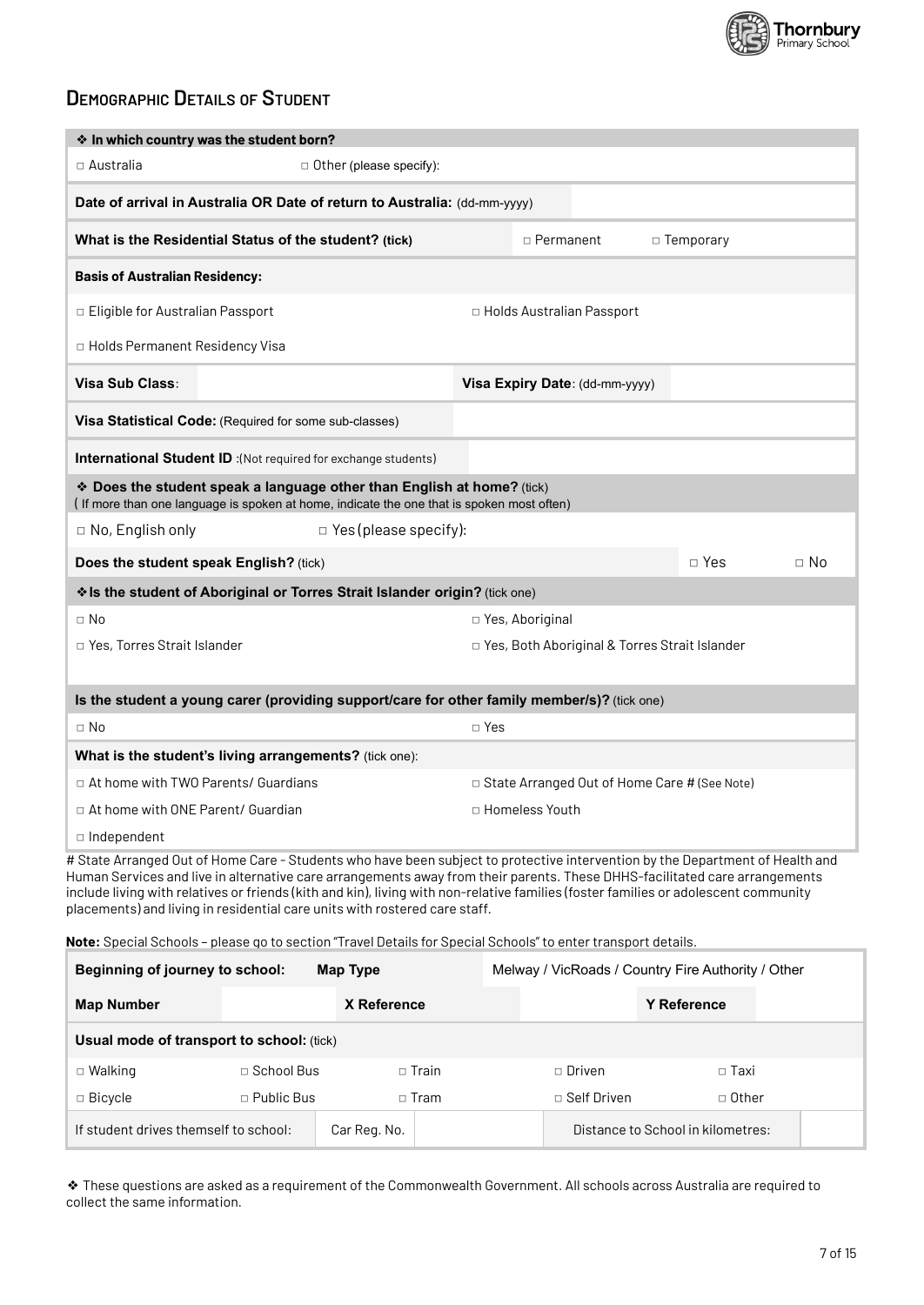

## SCHOOL DETAILS (including kindergarten)

| Date of first enrolment in an Australian School:                                                               |        |                                                               |  |                |            |                                                        |            |           |
|----------------------------------------------------------------------------------------------------------------|--------|---------------------------------------------------------------|--|----------------|------------|--------------------------------------------------------|------------|-----------|
| <b>Name of previous School:</b>                                                                                |        |                                                               |  |                |            |                                                        |            |           |
| Years of previous education:                                                                                   |        | What was the language of the<br>student's previous education? |  |                |            |                                                        |            |           |
| Does the student have a Victorian Student Number (VSN)?                                                        |        |                                                               |  |                |            |                                                        |            |           |
| Yes.<br>$\Box$<br>Please specify:                                                                              | $\Box$ | Yes, but the VSN is unknown                                   |  |                |            | $\Box$ No. The student has never been<br>issued a VSN. |            |           |
| Years of interruption to education:                                                                            |        | Is the student repeating<br>a year? (tick)                    |  |                | $\Box$ Yes |                                                        |            |           |
| Will the student be attending this school full time? (tick)                                                    |        |                                                               |  |                | $\Box$ Yes |                                                        | $\Box$ No  |           |
| If No, what will be the time fraction that the student will be attending this school? (i.e: 0.8 = 4 days/week) |        |                                                               |  |                |            |                                                        |            |           |
| <b>Other school Name:</b>                                                                                      |        | Time fraction:                                                |  | $\Omega$ .     | Enrolled:  | $\Box$ Yes                                             | $\Box$ No  |           |
| <b>Other school Name:</b>                                                                                      |        |                                                               |  | Time fraction: | 0.         | <b>Fnrolled:</b>                                       | $\Box$ Yes | $\Box$ No |

### **CONDITIONAL ENROLMENT DETAILS**

In some circumstances a child may be enrolled conditionally, particularly if the required enrolment documentation to determine the shared parental responsibility arrangements for a child is not provided. Please refer to the School Policy & Advisory Library for more information

https://www2.education.vic.gov.au/pal/enrolment/policy

| <b>ENROLMENT CONDITIONS</b> |  |  |
|-----------------------------|--|--|
|                             |  |  |
|                             |  |  |
|                             |  |  |
| <b>OFFICE USE ONLY</b>      |  |  |

| Has the documentation been provided and retained on school<br>records? | $\Box$ Yes | $\Box$ No |
|------------------------------------------------------------------------|------------|-----------|
| Have the conditions been met to complete the enrolment?                | $\Box$ Yes | $\Box$ No |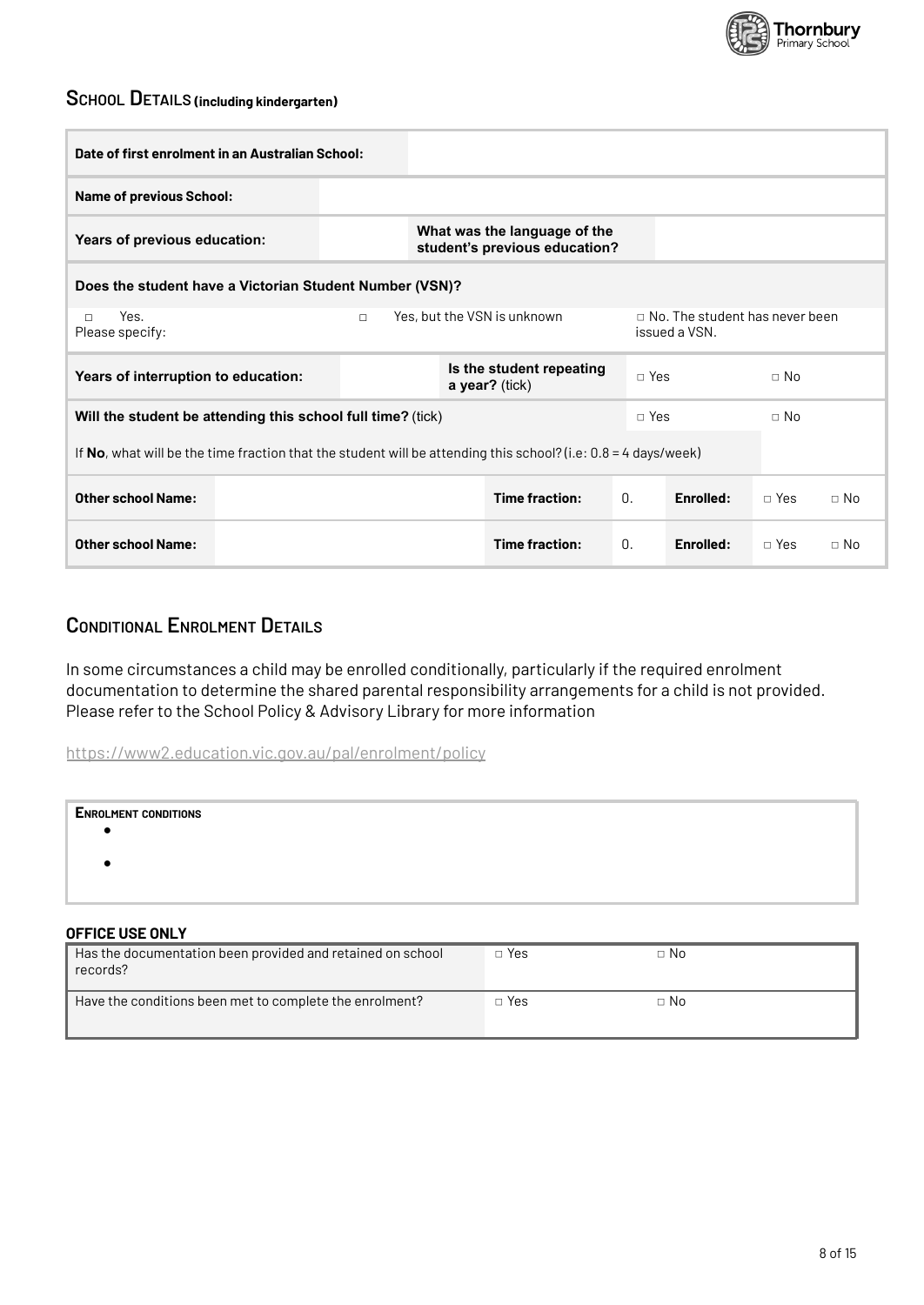

### **STUDENT ACCESS OR ACTIVITY RESTRICTIONS DETAILS**

| Is the student at risk?                            |                           | $\Box$ Yes                                                                                                                    |               | $\Box$ No                                                                                |                         |  |
|----------------------------------------------------|---------------------------|-------------------------------------------------------------------------------------------------------------------------------|---------------|------------------------------------------------------------------------------------------|-------------------------|--|
| Is there an Access Alert for the student? (tick)   |                           | $\Box$ Yes (If Yes, then complete the<br>following questions and present a<br>current copy of the document to<br>the school.) |               | $\Box$ No (If No, move to the<br>immunisation / medical condition<br>details questions.) |                         |  |
| <b>Access Type: (tick)</b>                         | □ Parenting Order         | □ Parenting Plan                                                                                                              |               | $\Box$ Intervention Order                                                                | $\Box$ Protection Order |  |
|                                                    | □ Informal Carer Stat Dec | □ DHHS<br>Authorisation                                                                                                       | Program Order | □ Witness Protection                                                                     | □ Other                 |  |
| <b>Describe any Access Restriction:</b>            |                           |                                                                                                                               |               |                                                                                          |                         |  |
| Is there an Activity Alert for the student? (tick) |                           | $\Box$ Yes                                                                                                                    |               | $\Box$ No                                                                                |                         |  |
| If Yes, then describe the Activity Restriction:    |                           |                                                                                                                               |               |                                                                                          |                         |  |
|                                                    |                           |                                                                                                                               |               |                                                                                          |                         |  |

### **OFFICE USE ONLY**

| Current custody document placed on student file? $\Box$ Yes |  | Nc. |
|-------------------------------------------------------------|--|-----|
|-------------------------------------------------------------|--|-----|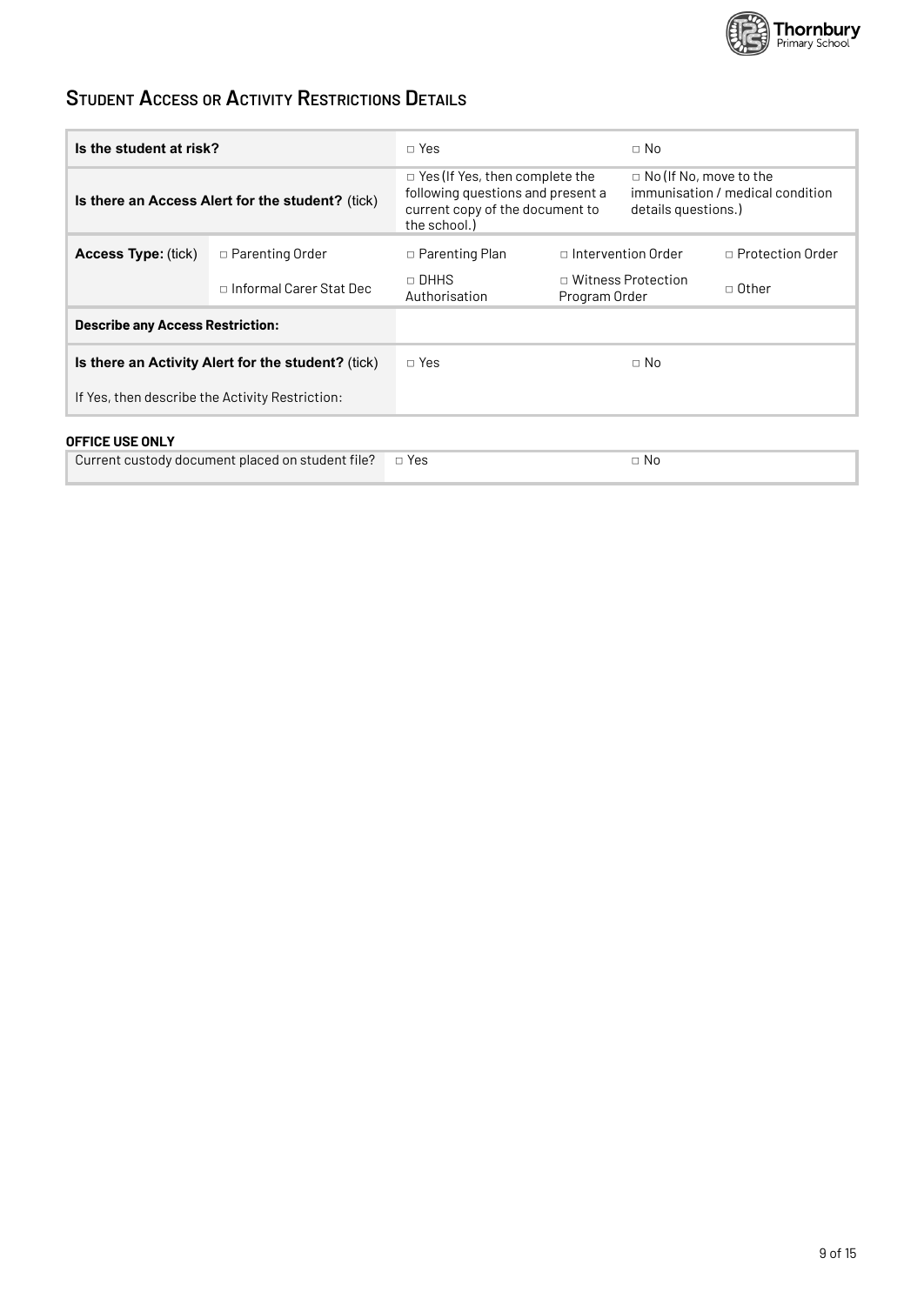

### **STUDENT MEDICAL DETAILS**

#### **MEDICAL CONDITION DETAILS:**

| Does the student suffer from any of the                                                              | Hearing: | ⊓ Yes            | □ No | Vision    | □ Yes      | $\Box$ No |
|------------------------------------------------------------------------------------------------------|----------|------------------|------|-----------|------------|-----------|
| following impairments? (tick)                                                                        | Speech:  | $\Box$ Yes       | י No | Mobility: | $\Box$ Yes | $\Box$ No |
| Does the student suffer from Asthma? (tick) If No, please go to the Other Medical Conditions section | □ Yes    | $\neg$ No $\neg$ |      |           |            |           |

### **ASTHMA MEDICAL CONDITION DETAILS:**

Answer the following questions ONLY if the student suffers from any asthma medical conditions.

| Please indicate if the student suffers from any of the<br><b>following symptoms:</b> (tick)              |                                  |                | If my child displays any of these symptoms please: (tick) |                                                     |                      |                  |            |           |                 |
|----------------------------------------------------------------------------------------------------------|----------------------------------|----------------|-----------------------------------------------------------|-----------------------------------------------------|----------------------|------------------|------------|-----------|-----------------|
| $\Box$ Cough                                                                                             |                                  |                | Inform Doctor                                             |                                                     |                      |                  | $\Box$ Yes |           | $\Box$ No       |
| □ Difficulty Breathing                                                                                   |                                  |                | Inform Emergency Contact                                  |                                                     |                      | □ Yes            |            | $\Box$ No |                 |
| $\Box$ Wheeze                                                                                            |                                  |                | Administer Medication                                     |                                                     |                      | $\Box$ Yes       |            | $\Box$ No |                 |
| $\Box$ Exhibits symptoms after exertion                                                                  |                                  |                |                                                           | Other Medical Action                                |                      |                  | $\Box$ Yes |           | $\Box$ No       |
| $\Box$ Tight Chest                                                                                       |                                  |                |                                                           | If yes, please specify:                             |                      |                  |            |           |                 |
| Has an Asthma Management Plan been provided to School?                                                   |                                  |                |                                                           |                                                     |                      |                  | $\Box$ Yes |           | $\Box$ No       |
| <b>Does the student take medication?</b> (tick)<br>$\Box$ Yes<br>$\Box$ No                               |                                  |                |                                                           | Name of medication taken:                           |                      |                  |            |           |                 |
| Is the medication taken regularly by the student (preventive) or only in response<br>to symptoms? (tick) |                                  |                |                                                           |                                                     | $\Box$ Preventative  |                  |            |           | $\Box$ Response |
| Indicate the usual dosage of<br>medication taken:                                                        |                                  |                |                                                           | Indicate how frequently the<br>medication is taken: |                      |                  |            |           |                 |
| <b>Medication is usually administered by: (tick)</b>                                                     |                                  | $\Box$ Student | $\Box$ Nurse<br>$\Box$ Teacher                            |                                                     |                      | $\Box$ Other     |            |           |                 |
| □ with Student<br><b>Medication is stored: (tick)</b>                                                    |                                  |                | $\Box$ with Nurse<br>$\Box$ Fridge in Staff Room          |                                                     |                      | $\Box$ Fisewhere |            |           |                 |
| Dosage time                                                                                              | <b>Reminder required?</b> (tick) | $\Box$ Yes     | $\Box$ No                                                 |                                                     | <b>Poison Rating</b> |                  |            |           |                 |

### **OTHER MEDICAL CONDITIONS**

(More copies of the other medical condition forms are available on request from the school.)

| Does the student have any other medical condition? (tick)                                                       |                                  |                        |                                                  |              |                             | $\Box$ Yes               | $\Box$ No              |
|-----------------------------------------------------------------------------------------------------------------|----------------------------------|------------------------|--------------------------------------------------|--------------|-----------------------------|--------------------------|------------------------|
| If yes, please specify:                                                                                         |                                  |                        |                                                  |              |                             |                          |                        |
| Symptoms:                                                                                                       |                                  |                        |                                                  |              |                             |                          |                        |
| If my child displays any of the symptoms above please: (tick)                                                   |                                  |                        |                                                  |              |                             |                          |                        |
| Inform Doctor<br><b>Administer Medication</b>                                                                   | $\Box$ Yes<br>$\Box$ Yes         | $\Box$ No<br>$\Box$ No | Inform Emergency Contact<br>Other Medical Action |              |                             | $\Box$ Yes<br>$\Box$ Yes | $\Box$ No<br>$\Box$ No |
|                                                                                                                 |                                  |                        | If yes, please specify:                          |              |                             |                          |                        |
| <b>Does the student take medication?</b> (tick)                                                                 | $\Box$ Yes                       | $\Box$ No              | Name of medication taken:                        |              |                             |                          |                        |
| Is the medication taken regularly by the student (preventive) or only in<br><b>response to symptoms?</b> (tick) |                                  |                        |                                                  |              | $\Box$ Preventative         | $\Box$ Response          |                        |
| Indicate the usual dosage of<br>medication taken:                                                               |                                  |                        | medication is taken:                             |              | Indicate how frequently the |                          |                        |
| Medication is usually administered by: (tick)                                                                   |                                  | $\Box$ Student         |                                                  | $\Box$ Nurse | $\Box$ Teacher              | □ 0ther                  |                        |
| <b>Medication is stored: (tick)</b>                                                                             | $\Box$ with Student              |                        | $\square$ with Nurse                             |              | $\Box$ Fridge in Staff Room | $\Box$ Elsewhere         |                        |
| Dosage time                                                                                                     | <b>Reminder required?</b> (tick) | $\Box$ Yes             | $\Box$ No                                        |              | <b>Poison Rating</b>        |                          |                        |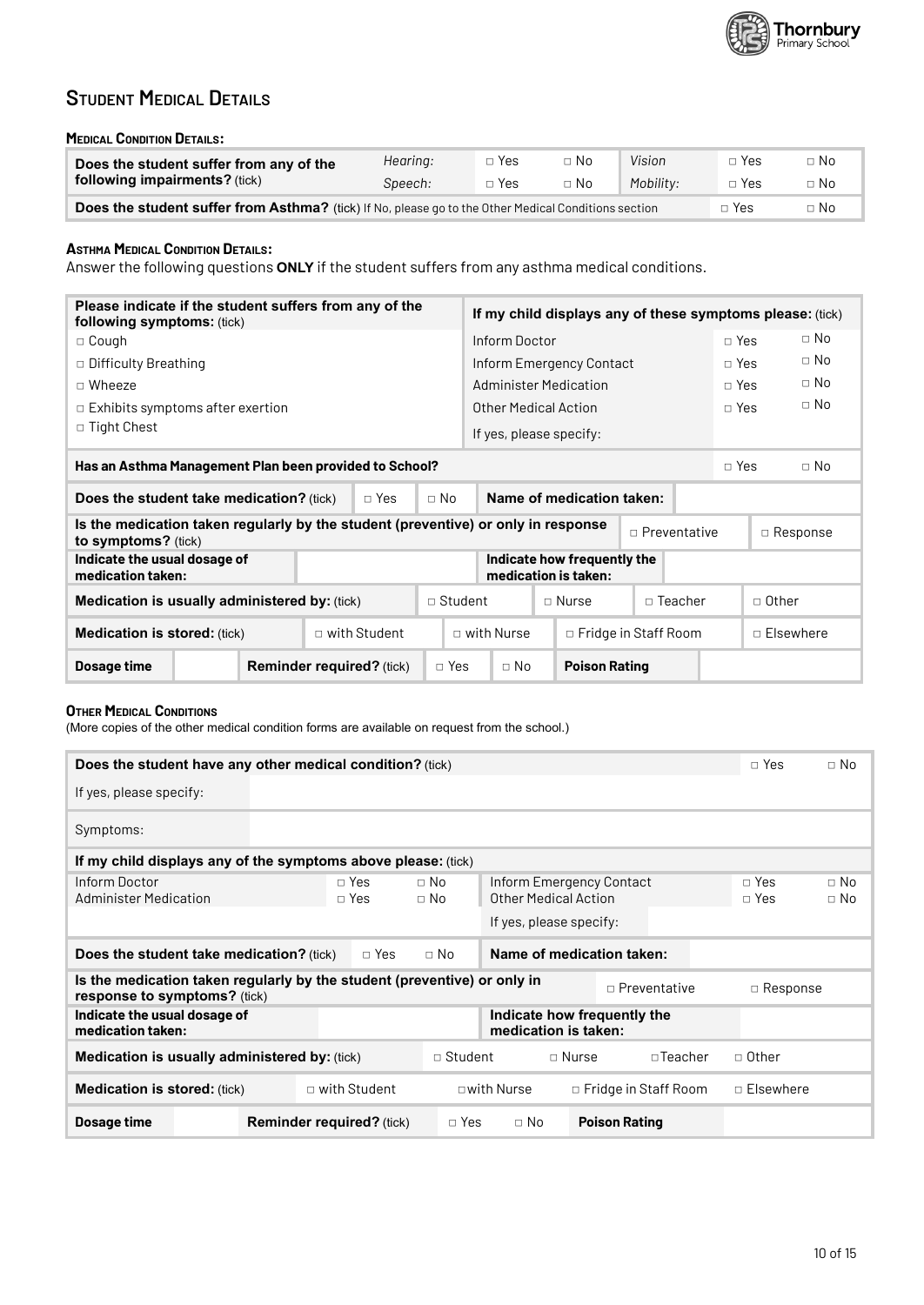

### **STUDENT DOCTOR DETAILS**

The following details should only be provided if this student has a Doctor and/or Medicare number different to the Primary Family.

| <b>Doctor's Name:</b>                |                   |                   |              |
|--------------------------------------|-------------------|-------------------|--------------|
| Individual or Group Practice: (tick) |                   | $\Box$ Individual | $\Box$ Group |
| No. & Street or PO Box No.:          |                   |                   |              |
| Suburb:                              |                   |                   |              |
| State:                               | Postcode:         |                   |              |
| <b>Telephone Number</b>              | <b>Fax Number</b> |                   |              |
| <b>Student Medicare Number:</b>      |                   |                   |              |

### **STUDENT EMERGENCY CONTACTS**

This section should ONLY be filled out if THIS student has emergency contacts other than the Prime Family Emergency Contacts.

|   | Name | Relationship<br>(Neighbour, Relative, Friend or Other) | Language Spoken<br>(If English Write "E") | <b>Telephone Contact</b> |
|---|------|--------------------------------------------------------|-------------------------------------------|--------------------------|
|   |      |                                                        |                                           |                          |
| ∩ |      |                                                        |                                           |                          |

### **TRAVEL DETAILS FOR SPECIAL SCHOOLS**

| How will the student travel to school? (tick)                                    |                                                                                          |                              |                                                                                                                                                                                                                                     |
|----------------------------------------------------------------------------------|------------------------------------------------------------------------------------------|------------------------------|-------------------------------------------------------------------------------------------------------------------------------------------------------------------------------------------------------------------------------------|
| $\square$ Walk                                                                   | □ Bicycle                                                                                | $\Box$ Train                 | $\square$ Tram                                                                                                                                                                                                                      |
| $\Box$ School Bus                                                                | $\Box$ Public Bus                                                                        | $\Box$ Public Taxi           | □ Driven by parent/carer                                                                                                                                                                                                            |
| First date of travel? (tick)                                                     | □ Next school year                                                                       | Alternate date: (dd-mm-yyyy) |                                                                                                                                                                                                                                     |
|                                                                                  | Is the student applying to travel on a school bus or for other travel assistance? (tick) |                              |                                                                                                                                                                                                                                     |
| $\Box$ Yes                                                                       |                                                                                          | $\Box$ No                    |                                                                                                                                                                                                                                     |
| Type of travel assistance requested?<br>(completion of additional form required) |                                                                                          |                              |                                                                                                                                                                                                                                     |
| □ Access to School Bus                                                           |                                                                                          | □ Conveyance Allowance       |                                                                                                                                                                                                                                     |
| If by School Bus, please advise local bus stop if known:                         |                                                                                          |                              |                                                                                                                                                                                                                                     |
| Landmark:                                                                        | Map Type:                                                                                | $X$ ________                 | <b>Y</b> and the set of the set of the set of the set of the set of the set of the set of the set of the set of the set of the set of the set of the set of the set of the set of the set of the set of the set of the set of the s |
| <b>Assisted Mobility (if applicable):</b>                                        |                                                                                          |                              |                                                                                                                                                                                                                                     |
| If applicable, specify the student's mode of assisted mobility.                  |                                                                                          | □ Wheelchair                 | □ Walker                                                                                                                                                                                                                            |
| <b>Comments relevant to travel:</b>                                              |                                                                                          |                              |                                                                                                                                                                                                                                     |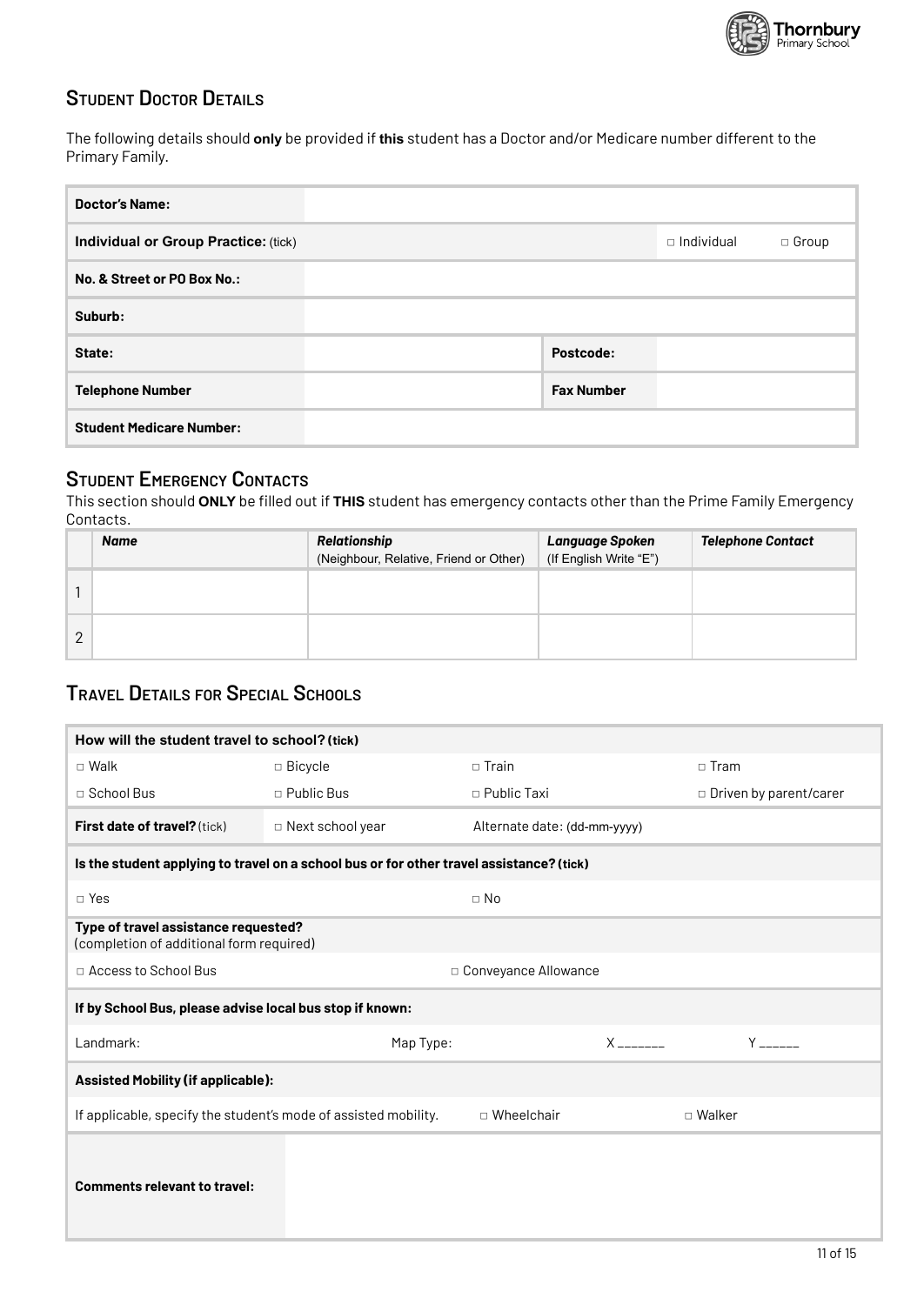

 $\Box$  No

| <b>Office Use Only:</b>                                                 |
|-------------------------------------------------------------------------|
| Can the student Individual Learning Plan (ILP) include travel training? |
|                                                                         |

| Is the student attending their nearest school?                                               | $\Box$ Yes | $\Box$ No |  |
|----------------------------------------------------------------------------------------------|------------|-----------|--|
| Does the student reside in Designated Transport Area (DTA) (if attending<br>special school)? | $\Box$ Yes | $\Box$ No |  |
| Can the student be accommodated on existing route (if applicable)?                           | $\Box$ Yes | $\Box$ No |  |
| <b>Pick-up Point:</b>                                                                        | Map Ref:   | Time AM:  |  |
| <b>Set Down Point:</b>                                                                       | Map Ref:   | Time PM:  |  |

□ Yes

NOTE: Students residing in Rural/Regional Victoria or attending special schools may be entitled to receive transport assistance. The Department may give access to a school bus service or pay a conveyance allowance to assist with the cost of travel. Information on eligibility and the application process can be obtained from the school.

Thank you for taking the time to complete this Student Enrolment form.

We understand that the information you have provided is confidential and will be treated as such, but the details are required to enable staff to properly enrol your child at our school.

| I certify that the information contained within this form is correct. |  |  |  |
|-----------------------------------------------------------------------|--|--|--|
| <b>SIGNATURE OF PARENT/GUARDIAN:</b>                                  |  |  |  |
| DATE:                                                                 |  |  |  |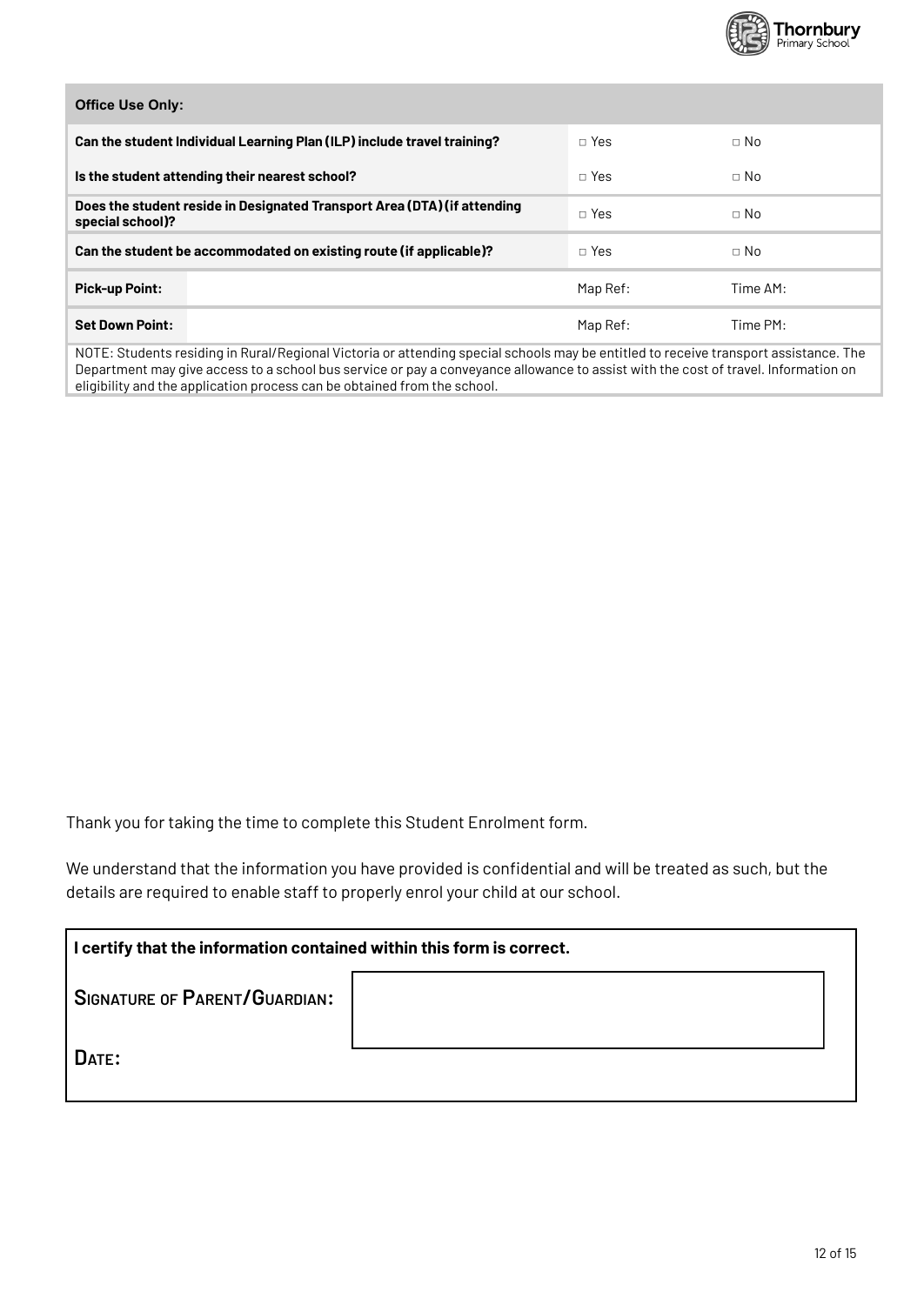

### **NAME OF STUDENT:**

### PERMISSIONS AND AUTHORITY FORM

Please note that a separate form must be completed for each child attending Thornbury Primary School.

| <b>MEDICAL CONSENT</b>                                                                                                                                                                                                                                                                                                                                                                                                                                                                                                                                                                                                            | <b>YES</b>     |
|-----------------------------------------------------------------------------------------------------------------------------------------------------------------------------------------------------------------------------------------------------------------------------------------------------------------------------------------------------------------------------------------------------------------------------------------------------------------------------------------------------------------------------------------------------------------------------------------------------------------------------------|----------------|
| In the event of illness or injury to my child whilst at school, on an excursion, or travelling to or from school; I<br>authorise the Principal or teacher-in-charge of my child, where the Principal or teacher-in-charge is unable to<br>contact me, or it is otherwise impracticable to contact me to: (cross out any unacceptable statement)                                                                                                                                                                                                                                                                                   | N <sub>O</sub> |
| Consent to my child receiving such medical or surgical attention as may be deemed necessary by a<br>$\bullet$<br>medical practitioner<br>Administer such first aid as the Principal or staff member may judge to be reasonably necessary<br>$\bullet$                                                                                                                                                                                                                                                                                                                                                                             |                |
| <b>LOCAL WALKS PERMISSION CONSENT</b>                                                                                                                                                                                                                                                                                                                                                                                                                                                                                                                                                                                             | <b>YES</b>     |
| At times throughout the year we organise to attend local areas for learning opportunities and experiences<br>that are outside the boundaries of the classroom.                                                                                                                                                                                                                                                                                                                                                                                                                                                                    | N <sub>O</sub> |
| These activities are at no cost to parents but require permission to leave the school. To enable us to carry out<br>these local walks and excursions, ie - visits to the local secondary college, tennis lessons, cross country, local<br>walks to explore aspects such as; house numbers, streets, home designs, geography, signs, traffic counts (all<br>linked to integrated curriculum). These may be carried out over the year. We ask that you complete the<br>permission slip below and return it to your child's class teacher. This will save both time and follow up phone<br>calls seeking permission during the year. |                |
| You will be notified via the COMPASS of any excursions that are taking place.                                                                                                                                                                                                                                                                                                                                                                                                                                                                                                                                                     |                |
| PHOTOGRAPHS / VIDEO/ MULTIMEDIA CONSENT                                                                                                                                                                                                                                                                                                                                                                                                                                                                                                                                                                                           | <b>YES</b>     |
| During the school year there are many occasions and events where staff may photograph, film or record<br>students participating in school activities and events. We do this for many reasons including to showcase<br>particular learning programs and events, document student learning and communicate with our school and<br>wider community. We may publish student photos, films and work samples in our school newsletter and on<br>our school website.                                                                                                                                                                     | N <sub>O</sub> |
| This notice applies to photographs, video or recordings of students that are collected, used and disclosed by<br>the school. We ask that any parents/carers or other members of our school community photographing,<br>filming or recording students at school events (eg concerts, plays and sports events) do so in a respectful and<br>safe manner and that any photos, video or recordings ("images" of students are not publicly posted without<br>the permission of the relevant parent/carer.                                                                                                                              |                |
| A. Use or disclosure within the school community<br>Photographs, video or recordings of students may be used within the school community in any of the<br>following ways:                                                                                                                                                                                                                                                                                                                                                                                                                                                         |                |
| In the school's communication, learning and teaching tools (for example, emails, classroom blogs or<br>٠<br>apps that can only be accessed by students, parents/carers or school staff with passwords eq<br>Compass<br>For display in school classrooms and on noticeboards.<br>٠<br>In the school's newsletter, Seesaw, Google classroom<br>$\bullet$<br>To support student's health and wellbeing in our social stories, student snapshots or photographs of<br>$\bullet$<br>pencil grip to assist in OT assessments.                                                                                                           |                |
| B. Use or disclosure in publications/locations that are publicly accessible<br>Unless you tell us otherwise below, photographs, video or recordings of students may also be used in<br>publications that are accessible to the public, including:                                                                                                                                                                                                                                                                                                                                                                                 |                |
| On the school's website including in the school newsletter which is publicly available on the website                                                                                                                                                                                                                                                                                                                                                                                                                                                                                                                             |                |
| Your child may be identified by first name only in these images (or not named at all).                                                                                                                                                                                                                                                                                                                                                                                                                                                                                                                                            |                |
| We will notify you individually if we are considering using any images of your child for specific advertising or<br>promotional purposes, such as on our website, billboards, or pamphlets.                                                                                                                                                                                                                                                                                                                                                                                                                                       |                |
| Unless you tell us otherwise, image/video/multimedia of your child may be used by our school as stated<br>above.                                                                                                                                                                                                                                                                                                                                                                                                                                                                                                                  |                |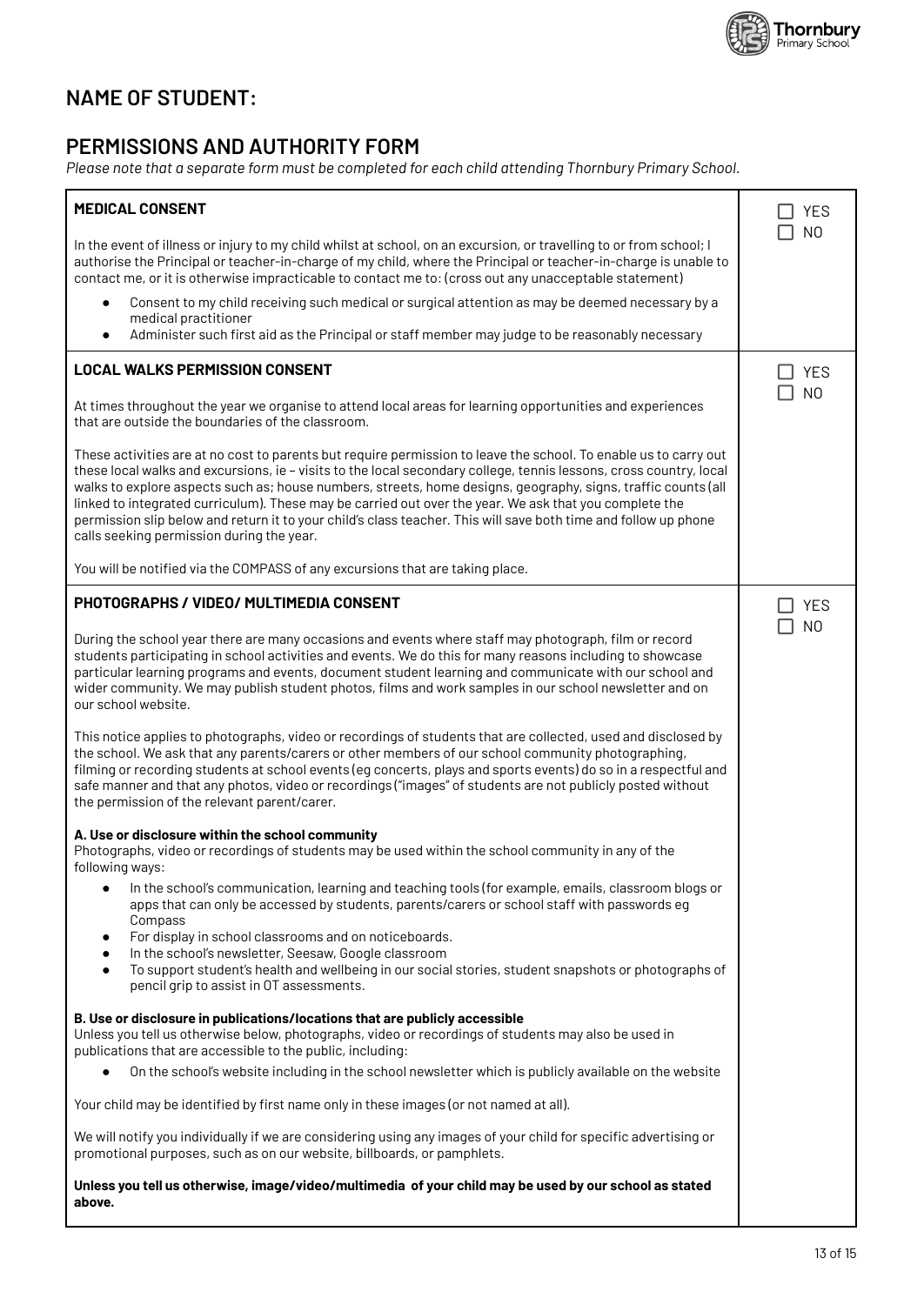

| Privacy<br>Photographs, video and recordings of a person that may be capable of identifying the person may constitute a<br>collection of 'personal information' under Victorian privacy law. This means that any images of your child<br>taken by the school may constitute a collection of your child's personal information. The school is part of the<br>Department of Education and Training (the Department). The Department values the privacy of every person<br>and must comply with the Privacy and Data Protection Act 2014 (Vic) when collecting and managing all<br>personal information. For further information see Schools' Privacy Policy<br>(http://www.education.vic.gov.au/Pages/schoolsprivacypolicy.aspx). |                |
|---------------------------------------------------------------------------------------------------------------------------------------------------------------------------------------------------------------------------------------------------------------------------------------------------------------------------------------------------------------------------------------------------------------------------------------------------------------------------------------------------------------------------------------------------------------------------------------------------------------------------------------------------------------------------------------------------------------------------------|----------------|
| <b>Ownership and Reproduction</b><br>Copyright in the images will be wholly owned by the school. This means that the school may use the images in<br>the ways described in this form without notifying, acknowledging or compensating you or your child.                                                                                                                                                                                                                                                                                                                                                                                                                                                                        |                |
| <b>HEAD LICE INSPECTION CONSENT</b>                                                                                                                                                                                                                                                                                                                                                                                                                                                                                                                                                                                                                                                                                             | <b>YES</b>     |
| Throughout your child's schooling at Thornbury Primary School, the school may arrange a head lice inspection<br>of your child. The management of head lice infection works best when all students are involved in our<br>screening program.                                                                                                                                                                                                                                                                                                                                                                                                                                                                                     | N <sub>O</sub> |
| The school is aware that this can be a sensitive issue and is committed to maintaining student confidentiality<br>and avoiding stigmatisation. The inspections of students will be conducted by a trained person approved by<br>the Principal and school council. Before any inspections are conducted, the person conducting the<br>inspections will explain to all students what is being done and why, and it will be emphasised to students that<br>the presence of head lice in their hair does not mean that their hair is less clean or well-kept than anyone<br>else's. It will also be pointed out that head lice can be itchy and annoying, and if you know you have them, you<br>can do something about it.          |                |
| The person conducting the inspections will check through each student's hair to see if any lice or eggs are<br>present. Person's authorised by the school Principal may also visually check your child's hair for the presence<br>of head lice, when it is suspected that head lice may be present. They do not physically touch the child's head<br>during a visual check.                                                                                                                                                                                                                                                                                                                                                     |                |
| In cases where head lice are found, the person inspecting the student will inform the student's teacher and<br>the Principal. The school will make appropriate contact with the parents/carers.                                                                                                                                                                                                                                                                                                                                                                                                                                                                                                                                 |                |
| Please note that health regulations require that where a child has head lice, that child should not return to<br>school until appropriate treatment has commenced. The school may request the completion of an Action<br>Taken form, which requires parents/carers to nominate if and when the treatment has started.                                                                                                                                                                                                                                                                                                                                                                                                           |                |

**STUDENT NAME:** 

**SIGNATURE OF PARENT/GUARDIAN:** 

DATE:

Please note that this permission and authority form will remain in effect for the duration of your child's time at<br>Thornbury Primary School. If at any time you wish to amend this permission a dated letter will override.